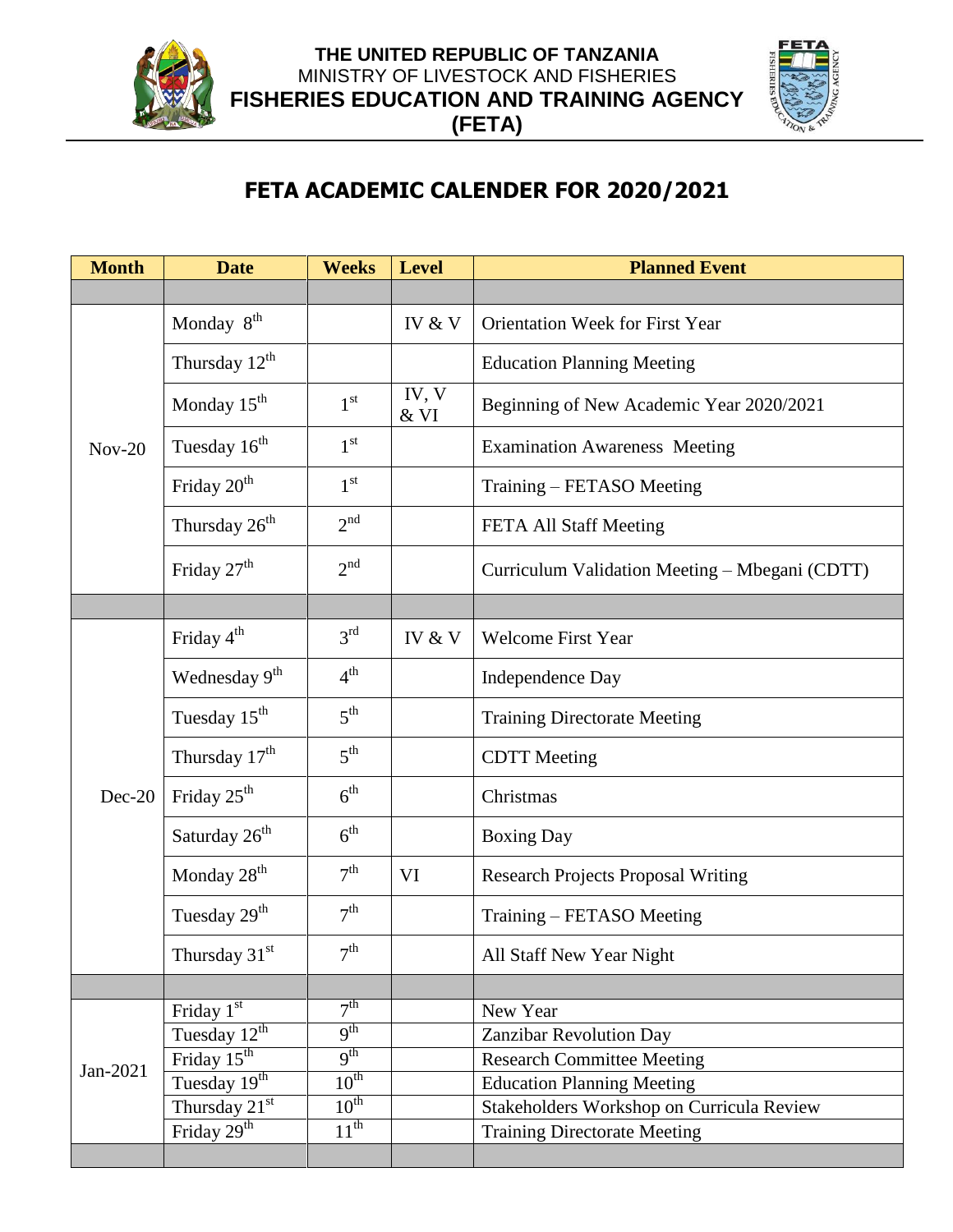| Feb-21   | Thursday 4 <sup>nd</sup>   | $12^{th}$        |                 | <b>Setting of Semester Exams</b>              |
|----------|----------------------------|------------------|-----------------|-----------------------------------------------|
|          | Friday 5 <sup>th</sup>     | $12^{th}$        |                 | Module Delivery Committee Meeting             |
|          | Monday 8 <sup>th</sup>     | $13^{\text{th}}$ |                 | <b>Exam Moderation Committee Meeting</b>      |
|          | Friday $12^{th}$           | $13^{\text{th}}$ |                 | <b>Training Directorate Meeting</b>           |
|          | Monday 15 <sup>th</sup>    | $14^{th}$        |                 | End of Signing of CA                          |
|          | Tuesday 16 <sup>th</sup>   | $14^{\text{th}}$ | VI              | Presentation of project proposals             |
|          | Wednesday $17th$           | 14 <sup>th</sup> |                 | FETASO-Training meeting                       |
|          | Friday 26 <sup>th</sup>    | $15^{\text{th}}$ |                 | End of Class Module Delivery                  |
|          |                            |                  |                 |                                               |
|          | Monday $1st$               | $16^{th}$        |                 | <b>Beginning of Semester Exams</b>            |
|          | Monday 8 <sup>th</sup>     | $17^{\text{th}}$ |                 | <b>Exam Marking</b>                           |
|          | Friday 7 <sup>th</sup>     | 17 <sup>th</sup> | IV, V<br>and VI | End of Semester                               |
|          | Monday 10 <sup>th</sup>    | $15^{\text{th}}$ |                 | Industrial Training for DMF /FMT/FST Students |
| March-21 | Tuesday 23rd               |                  |                 | End of exam marking and verification          |
|          | Friday 26 <sup>th</sup>    |                  |                 | <b>Exam Compilation</b>                       |
|          | Saturday 27 <sup>th</sup>  |                  |                 | <b>External Examiner</b>                      |
|          | Tuesday 29 <sup>th</sup>   |                  |                 | FETA all staff meeting                        |
|          | Wednesday 31 <sup>st</sup> |                  |                 | <b>Education Planning Meeting</b>             |
|          |                            |                  |                 |                                               |
| April-21 | Thursday 1 <sup>st</sup>   |                  |                 | <b>Inter-Departmental Exam Committee</b>      |
|          | Friday 2 <sup>nd</sup>     |                  |                 | Good Friday                                   |
|          | Sunday $4^{\text{th}}$     |                  |                 | <b>Easter Sunday</b>                          |
|          | Monday 5 <sup>th</sup>     | 1 <sup>st</sup>  |                 | <b>Easter Monday</b>                          |
|          | Tuesday 6 <sup>th</sup>    | 1 <sup>st</sup>  | IV, V<br>and VI | Beginning of Semester II, IV and VI           |
|          | Wednesday 7 <sup>th</sup>  | 1 <sup>st</sup>  |                 | Karume Day                                    |
|          | Friday 9 <sup>th</sup>     | 1 <sup>st</sup>  |                 | <b>Academic Committee Meeting</b>             |
|          | Monday $12^{th}$           | 2 <sup>nd</sup>  |                 | Module Delivery Committee Meeting             |
|          | Monday $12^{th}$           | 2 <sup>nd</sup>  |                 | <b>Publication of Exam Results</b>            |
|          | Friday $16^{\rm th}$       | 2 <sup>nd</sup>  |                 | End of Industrial Training for DMF students   |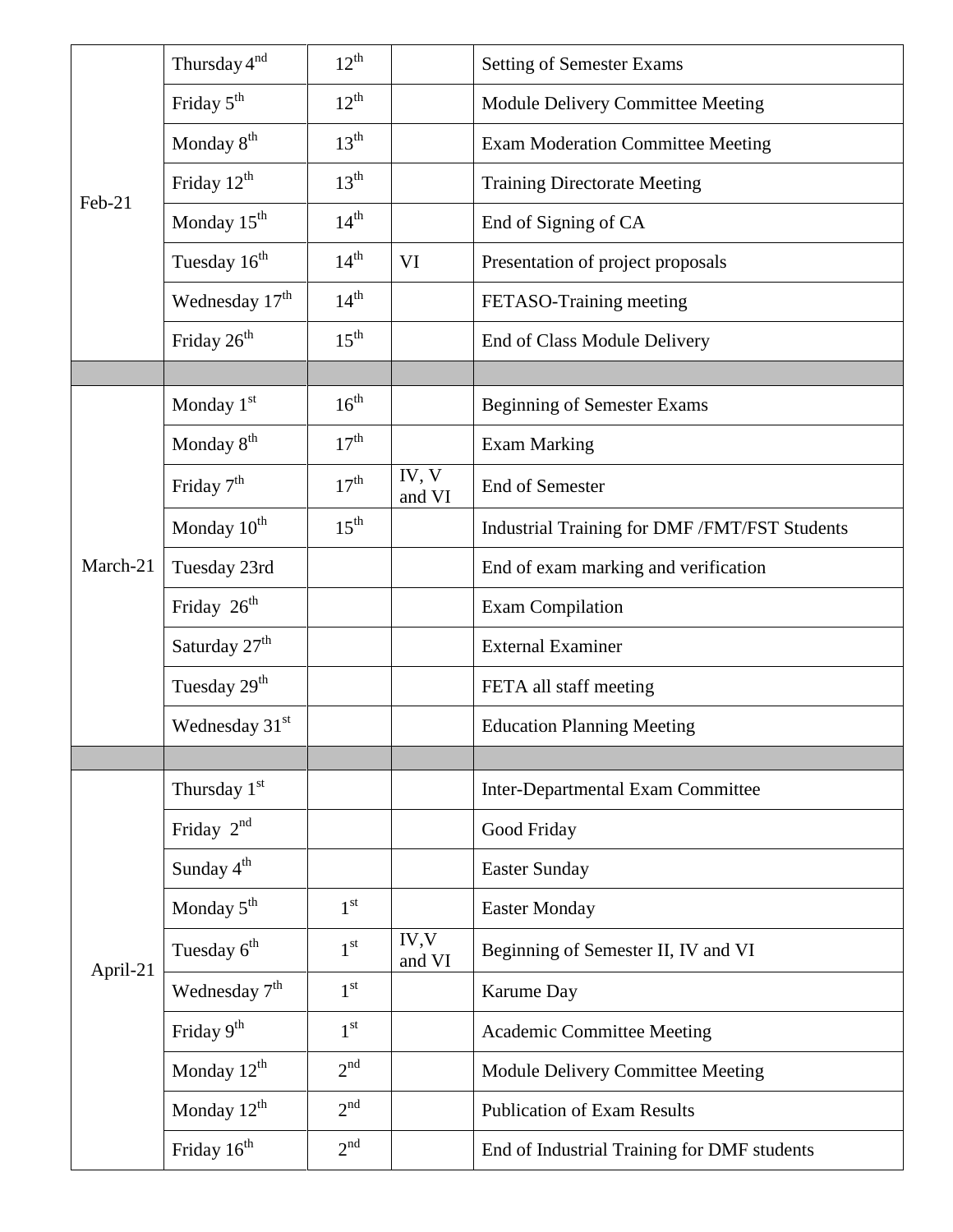|          | Tuesday 20 <sup>th</sup>  | $3^{\text{rd}}$  |   | FETA Environmental day                                    |
|----------|---------------------------|------------------|---|-----------------------------------------------------------|
|          | Monday 26 <sup>th</sup>   | $4^{\text{th}}$  |   | <b>Union Day</b>                                          |
|          | Tuesday 27 <sup>th</sup>  | $4^{\text{th}}$  |   | Training-FETASO Meeting                                   |
|          |                           |                  |   |                                                           |
|          | Saturday 1 <sup>st</sup>  | 4 <sup>th</sup>  |   | May Day                                                   |
|          | Friday $7th$              | 5 <sup>th</sup>  |   | FETA All staff meting                                     |
|          | Monday 10 <sup>th</sup>   | $6^{\text{th}}$  |   | <b>Research Committee Meeting</b>                         |
|          | Thursday 13 <sup>th</sup> | 6 <sup>th</sup>  |   | Eid El Fitri**                                            |
| $May-21$ | Monday 17 <sup>th</sup>   | 7 <sup>th</sup>  |   | Research and publication Committee Meeting                |
|          | Friday $21st$             | 7 <sup>th</sup>  |   | FETASO Training meeting                                   |
|          | Friday 28 <sup>th</sup>   | 8 <sup>th</sup>  |   | Training directorate meeting                              |
|          | Monday $31st$             | $q^{th}$         |   | <b>Education Planning Meeting</b>                         |
|          |                           |                  |   |                                                           |
|          | Tuesday 1 <sup>st</sup>   | $q^{th}$         |   | Announcement of Admissions for 2021/2022<br>Academic year |
|          | Monday $7th$              | $10^{\text{th}}$ |   | Project progress presentation                             |
|          | Tuesday $15^{\text{th}}$  | $11^{\text{th}}$ |   | Training - FETASO Meeting                                 |
| June-21  | Thursday $17th$           | $11^{th}$        |   | <b>Training Directorate Meeting</b>                       |
|          | Tuesday $22nd$            | $12^{th}$        |   | Setting of Exams                                          |
|          | Thursday 24 <sup>th</sup> | $12^{th}$        |   | End of Signing of CA                                      |
|          | Monday 28 <sup>th</sup>   | $13^{\text{th}}$ |   | <b>Moderation Committee Meeting</b>                       |
|          |                           |                  |   |                                                           |
| July-20  | Tuesday 6 <sup>th</sup>   | $14^{\text{th}}$ |   | Presentation of Project work                              |
|          | Wednesday $7th$           | $14^{\text{th}}$ |   | Sabasaba Day                                              |
|          | Monday 19 <sup>th</sup>   | $16^{\text{th}}$ |   | Semester exam                                             |
|          | Tuesday 20 <sup>th</sup>  | $16^{\text{th}}$ |   | Eid al-Adha**                                             |
|          | Monday 26 <sup>th</sup>   | $17^{\text{th}}$ |   | <b>Exam Marking</b>                                       |
|          | Friday 30 <sup>th</sup>   | $13^{\text{th}}$ |   | End of Semester II 2020/2021 Academic Year                |
|          |                           |                  |   |                                                           |
| Aug-21   | Monday $2^{nd}$           |                  | V | Industrial training                                       |
|          | Friday 6 <sup>th</sup>    |                  |   | End of Exam marking, verification and compilation         |